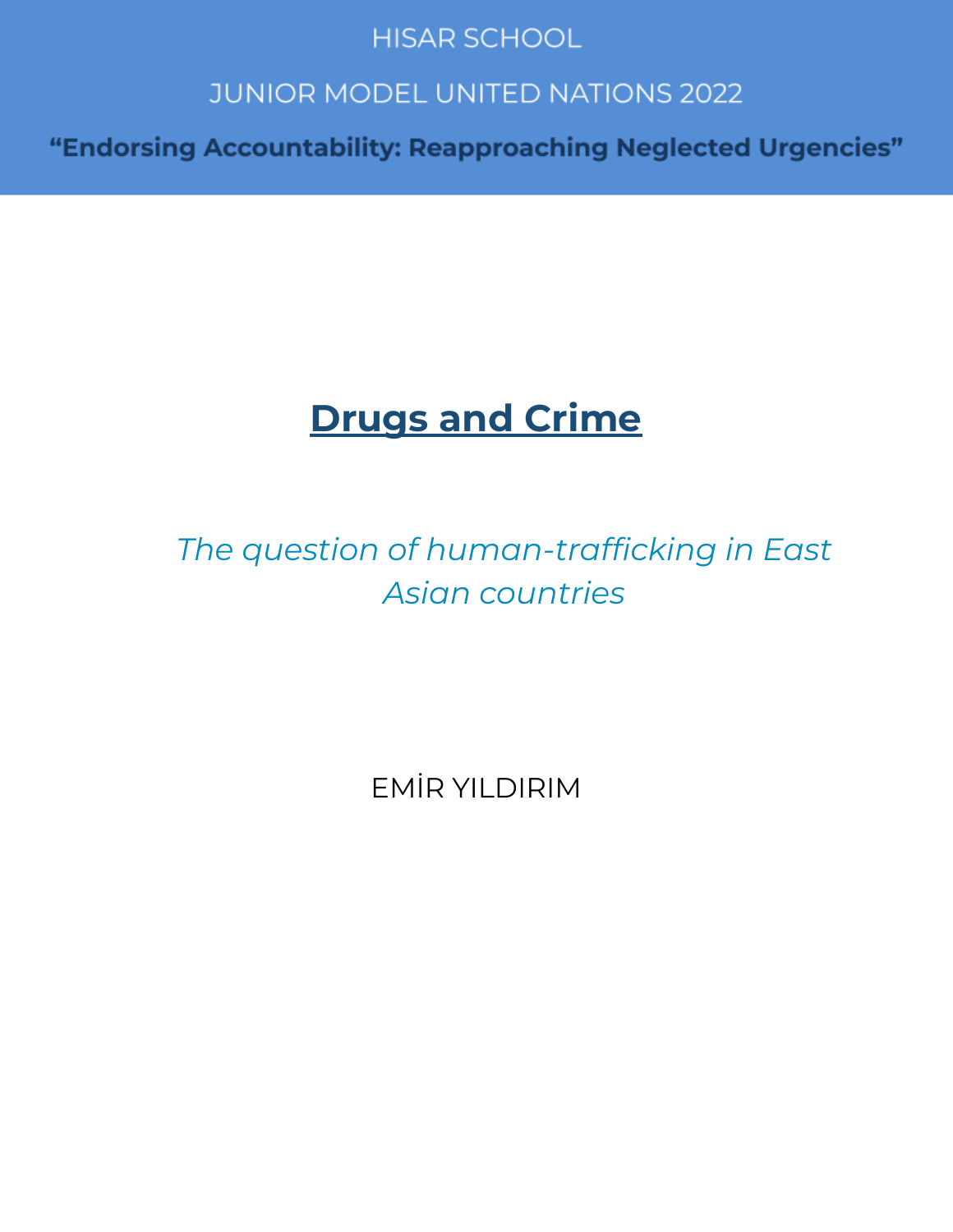**Forum:** Drugs and Crime (SA-1)

**Issue:** The question of human-trafficking in East Asian countries

**Student Officer:** Emir Yıldırım - President Chair

#### **Introduction**

Military conflict, territorial disputes, and nuclear proliferation are no longer the only security dangers. Climate change, natural catastrophes, infectious diseases, and international crime are all examples of nonmilitary threats. Human trafficking is one of the most serious of these unconventional security challenges, particularly in Southeast Asia, where natural catastrophes and armed conflicts result in displaced persons and refugees, who are particularly vulnerable to this horrible crime. Human trafficking, sometimes known as "modern slavery," affects over 40 million men, women, and children who are caught in a web of forced labor, sexual exploitation, and forced marriage (ILO and Walk Free Foundation 2017). Human trafficking is becoming one of the world's most lucrative organized crimes, producing more than \$150 billion every year, Human trafficking is becoming a more serious problem in East Asia and the Pacific, according to alarming developments. According to the United Nations Office of Drugs and Crimes' Global Report on Trafficking in Persons 2016 , more than 85 percent of victims were trafficked from Southeast Asia. From adjacent countries, China, Japan, Malaysia, and Thailand are popular destinations. According to the Walk Free Foundation's Global Slavery Index 2016, Thailand is the primary destination for trafficking victims from Cambodia, Lao PDR, and Myanmar in Southeast Asia.

#### **Definition of Key Terms**

**Human Trafficking:** Human trafficking is the illegal use of force, deception, or compulsion to gain labor or a commercial sex act. Millions of men, women, and children are trafficked every year all across the world, including right here in the United States. Victims might be of any age, ethnicity, gender, or nationality, and it can happen in any society. To attract victims into trafficking situations, traffickers may employ violence, manipulation, or false promises of well-paying jobs or personal relationships.

**Migrant Workers:** A migrant worker is someone who migrates for work either inside or outside of their own country. Migrant workers usually do not intend to stay in the country or region where they work permanently.

**Asylum Seekers:** The term "asylum seeker" refers to someone whose application for asylum has yet to be processed. Approximately one million people seek refuge each year.

**Global Savery Index:** The 2018 Global Slavery Index includes a ranking of the number of individuals trapped in modern slavery by country, as well as an analysis of the responses taken by governments and the reasons that make people vulnerable.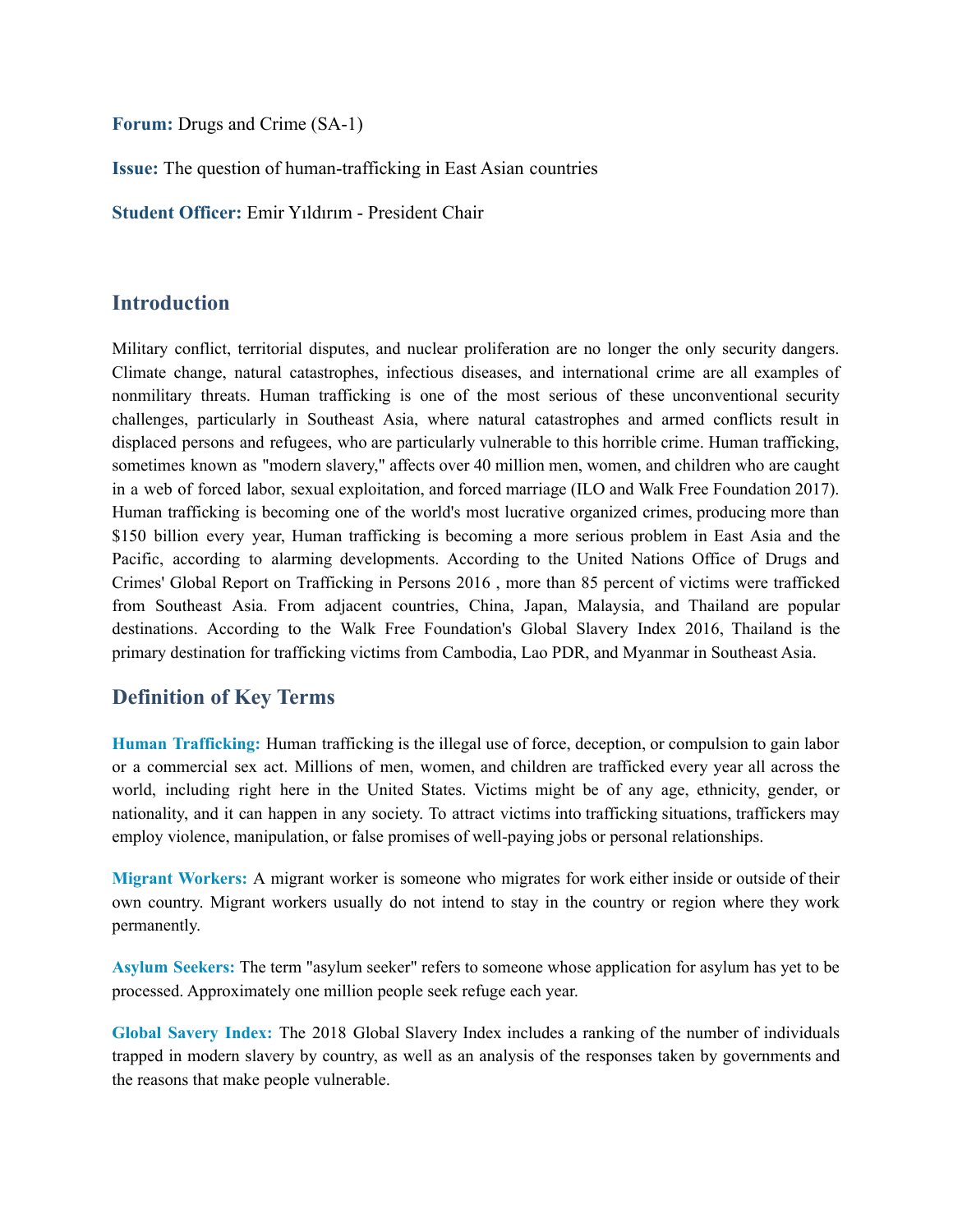## **General Overview**

Human trafficking, affects an estimated 21 million or more people worldwide today. In a nutshell, this is the most number of slaves ever recorded in human history.

Individuals are not only mistreated and abused in this region, but they are also exported to marketplaces all over the world, from Japan to Brazil. Poverty, corruption, politics, and globalization are all factors amplifying the industry's success.

One of the most striking similarities across South East Asian countries is the widespread poverty in cities and villages. People in the region are desperate and vulnerable to human trafficking due to the region's third-world conditions such as bad economies and awful human rights conditions..

Human trafficking has proven to be a huge business in Southeast Asia, with hundreds of millions of dollars made. Its procedures and motivations are extremely complicated, involving a wide range of actors and sectors. High-ranking military officials have been convicted of involvement in people trafficking in countries like Thailand, and the Myanmar military openly participates in the activity . From guarding slaves to distribution, a large number of people, from businessmen to anonymous civilians, have been involved in the supply chain .

"The most widespread form of human trafficking (79 percent) is sexual exploitation," according to the United Nations. Forced labor (18%) is the second most common kind of human trafficking, albeit this figure may be misleading because forced labor is less frequently found and reported than trafficking for sexual exploitation" (United Nations). Forced organ removal and begging are also prevalent fates for trafficking victims, in addition to these two groups (United Nations). Individuals are frequently removed from destitute places and transported to industrial zones in other countries, like Korea, Japan, and China (June Lee). China is by far the largest buyer of trafficked people, with brides and prostitutes being bought to meet the needs of a disproportionately male population. Along with the sex industry, China's booming economy has enticed numerous manufacturers and businesses to use South East Asian slave labor.). These challenges highlight the consequences of globalization and migration, allowing human trafficking to become more entrenched in the global economy than ever before.

#### Poverty and Human Trafficking

Poverty is by far one of the largest factors causing the prevalence of human trafficking. Poor living conditions combined with lack of infrastructure make citizens vulnerable targets. In villages across South East Asia, desperate individuals are deceived into slavery with false promises of work. For example, in Rakhine State, Myanmar, traffickers deceive victims with offers of transportation to international job markets, but ultimately force them into slavery or sell them for ransom . Victims are typically sold to various businesses and are kept in camps where many are murdered. In numerous rural places throughout Thailand, Burma, Malaysia, and Southeast Asia, mass graves evocative of the Holocaust can be found. These are the results of human traffickers' atrocities, which result in their deals failing as a result of terrible living conditions and violent treatment. Many, if not all, of these cases could have been avoided if the villages where the victims lived had enough growth and jobs. There would be no need to rely on job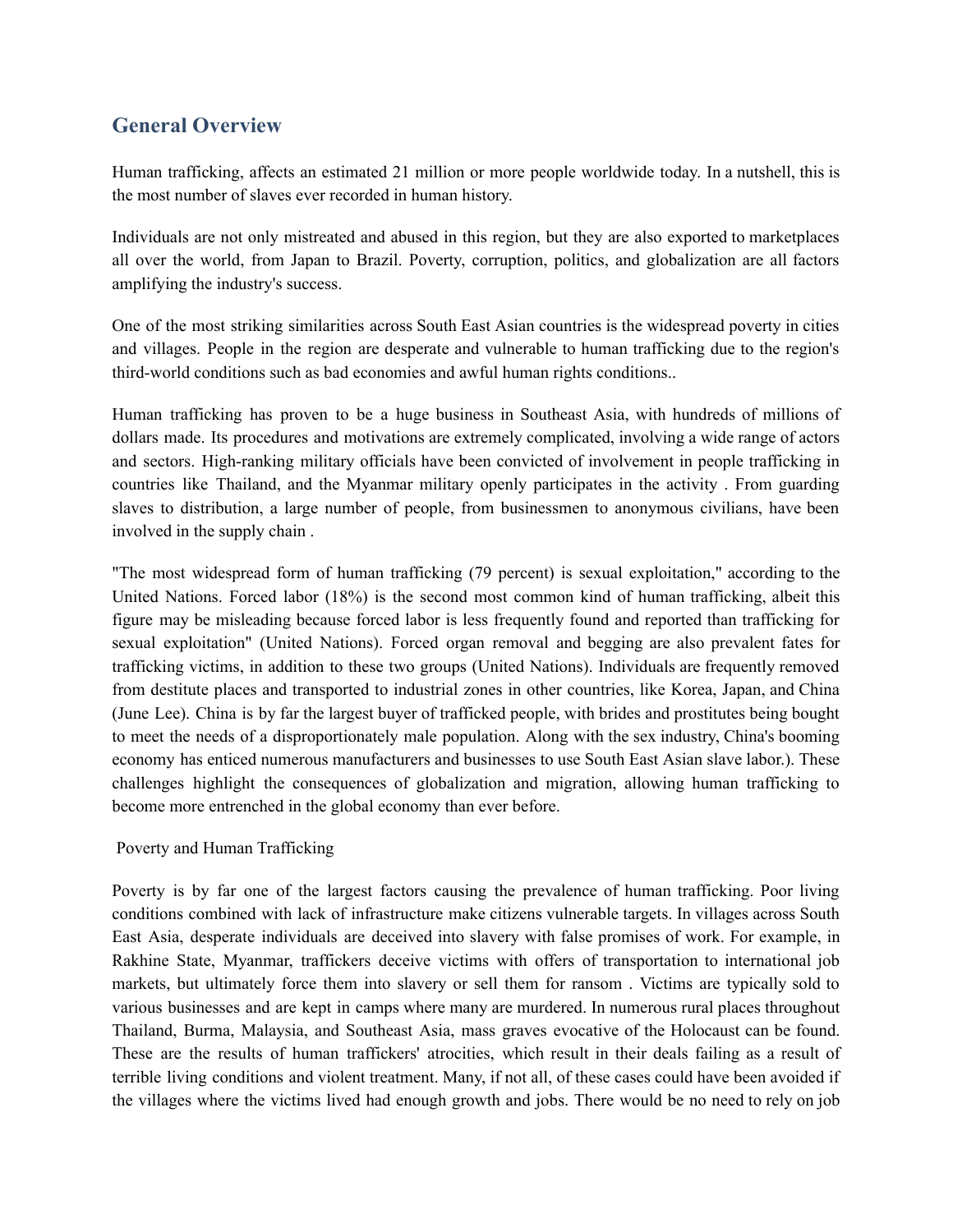postings from far away areas or to sell oneself to support the family. In many cases, bad government policy is purposefully causing poverty. By bad government policies, what meant is policie that are useless and unequal for all human beings. This may be seen in Indonesia, where infrastructure development is unevenly distributed, causing some areas to prosper while others suffer.

This technique has resulted in an influx of migrant workers into established areas, where they are frequently enslaved . Human trafficking has been a victim in all of these situations due to poor living conditions and widespread poverty. People have sold themselves into prostitution or fake labor opportunities as a result of difficult financial circumstances. Poverty is at the basis of sex slavery and forced labor in both cases. Prostitution accounts for the majority of human trafficking, accounting for roughly 79 percent of all cases globally . The bulk of people engaging in prostitution are women and children, who are frequently sold or kidnapped into servitude. These people play an important part in staffing the expanding sex tourism sector in Southeast Asia. Prostitution is an unavoidable feature of life in all parts of the world, from isolated villages to the largest cities. This is evident in Cambodia, which attracts guys from all over the world who want to profit from the thriving sex industry. Prostitutes are trafficked regionally and globally from nations like Cambodia and Thailand to other booming sex markets like Japan and Korea .

Human trafficking is a well-working mechanism with a lot of moving parts. Migration, globalization, economic inequality, and corruption are all factors that contribute to its prevalence. These challenges are extremely complex and, at times, hard to resolve. According to one assertion, eliminating corruption might eliminate nearly half of all human trafficking in Southeast Asia overnight. Corruption, on the other hand, is engrained in the region's culture. Southeast Asia's cultural diversity is a distinguishing quality. Southeast Asia is home to thousands of languages out of the six thousand spoken worldwide today. Around two thousand years ago, cultural shifts began to affect Southeast Asia, with influences originating from two sides. For example, the colonization of Vietnam resulted from Chinese expansion south of the Yangtze River. Corruption can range from high-ranking government officials being implicated in major scandals to ordinary citizens bribing officials to obtain simple commodities such as telephones.

Finally, more effort must be made to meet the needs of victims. Aside from personal safety and security, victims require legal aid, medical care, and temporary accommodation, as well as assistance with repatriation and integration. The UNODC emphasizes the importance of assisting victims in overcoming the pain and stigma associated with human trafficking, as well as fostering public trust in law enforcement so that victims seek assistance and collaborate in the prosecution of traffickers.

To effectively implement anti-trafficking legislation, the battle against human trafficking requires better national criminal justice systems, and these efforts must be part of a broader, multitrack approach that targets the socioeconomic and political dimensions of trafficking. Because of the complexity of the problem, it cannot be solved by a single player, such as the government, or by focusing on a single component of it, such as sexual exploitation or forced labor. A more holistic, human-centered approach forces us to look into the various factors that contribute to human trafficking, such as poverty, harsh exploitation, and political persecution. This will necessitate active participation and collaboration among government and civil society organizations, the commercial sector, and international foundations.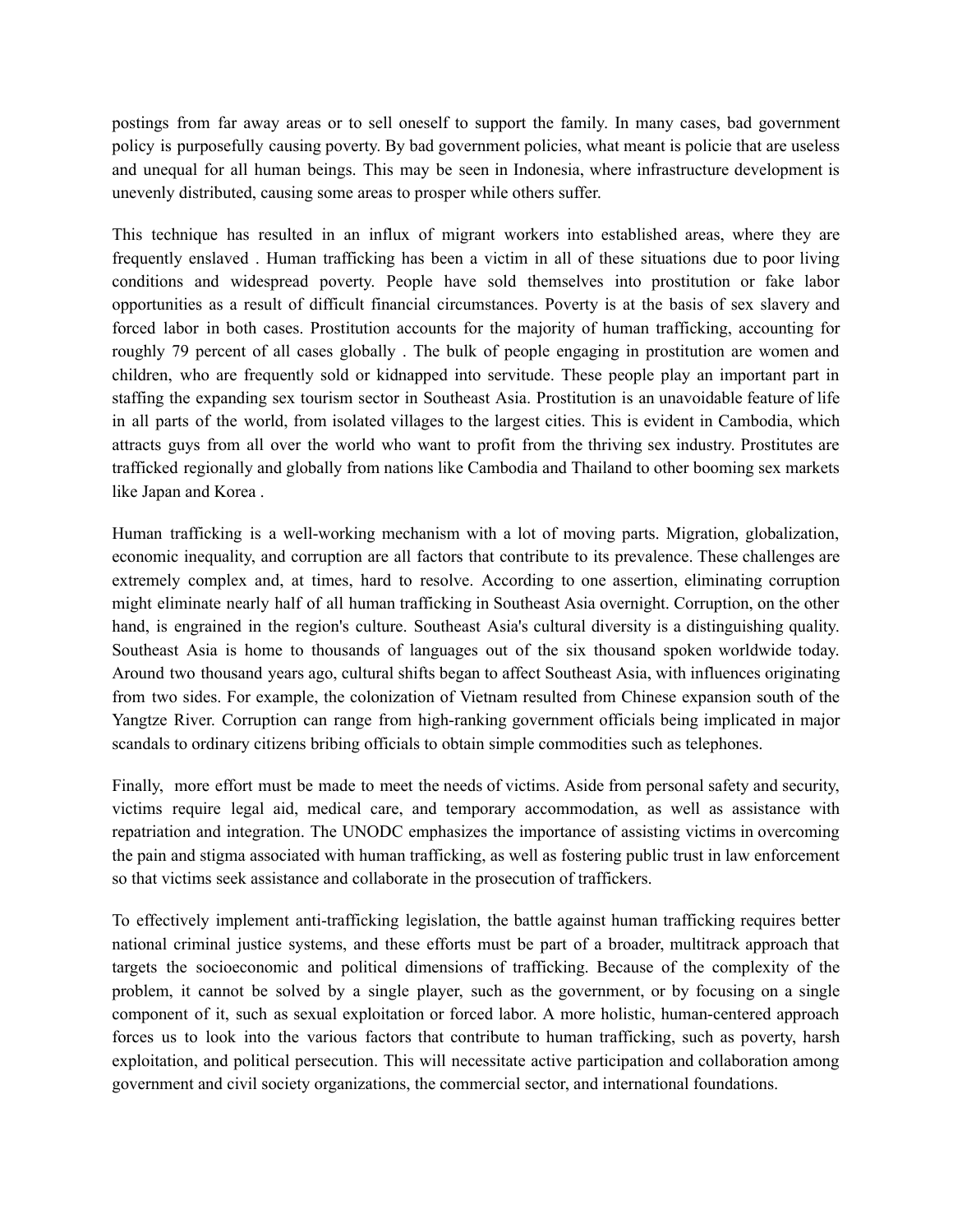#### **Major Parties Involved and Their Views**

**United Nations Office on Drugs and Crime:** The United Nations Office on Drugs and Crime was founded in 1997 as the Office for Drug Control and Crime Prevention after merging the United Nations International Drug Control Program (UNDCP) and the Crime Prevention and Criminal Justice Division in the United Nations Office at Vienna. Human trafficking and migrant smuggling are global and pervasive crimes that profit from the exploitation of men, women, and children. People who are vulnerable, desperate, or simply seeking a better life are exploited by the organized networks or individuals behind these lucrative crimes. The United Nations Office on Drugs and Crime (UNODC) works to eradicate these crimes by dismantling criminal businesses that deal in persons and convicting the primary culprits. Finally, their work protects people from the abuse, neglect, exploitation, and even death that these crimes bring.

**Thailand:** Thailand is become a major destination for migrant laborers, human trafficking, and forced labor, in addition to being a paradise for travelers and. In 2019, an estimated 3.9 million migrant laborers, both officially and illegally, were living and working in Thailand. The majority of them came from Cambodia, Lao People's Democratic Republic, Myanmar, and Vietnam, which are all neighbors. Statelessness was expected to number 480,000, with 100,000 refugees and asylum seekers. Thailand has roughly 610,000 human trafficking victims, according to the Global Slavery Index. Labor migration to Thailand has been increasing for more than two and a half decades, and it appears unlikely to reverse in the next few years. The majority of the victims reported in the previous year were from Myanmar, although Thai citizens have also been forced, coerced into labor or sexual exploitation in the past. Victims are trafficked for sexual exploitation in the United States and in a number of other countries throughout the world. Despite the fact that migrants from neighboring countries account for a major share of trafficked people in Thailand, it is apparent that there are many more who have yet to be discovered. In order to accomplish so, the Thai government requires assistance.

**China:** China is a major source, transit, and destination country for men, women, and children who are victims of human trafficking, including forced labor and forced prostitution. For commercial sexual exploitation and forced labor, women and children from China are trafficked to Africa, Europe, Latin America, the Middle East, and North America, primarily Taiwan, Thailand, Malaysia, and Japan. According to a UNIAP research of human trafficking allegations in China, between 2006 and 2007, 800 incidents of human trafficking were published in the print media. The study discovered links between several types of human trafficking and characteristics such as age and gender. Trafficking of young boys for adoption and trafficking of girls and young women for sexual exploitation, for example, were two different types of human trafficking that had a positive link with another aspect.

**Cambodia:** Human trafficking is on the rise in Cambodia, and it must be addressed. Human trafficking claimed the lives of 40 million men, women, and children worldwide in 2016. Women and girls made up 71 percent of the 40 million victims, while men made up 29 percent. In the same year, 15 million individuals were compelled to marry and more than 25 million people were forced to work.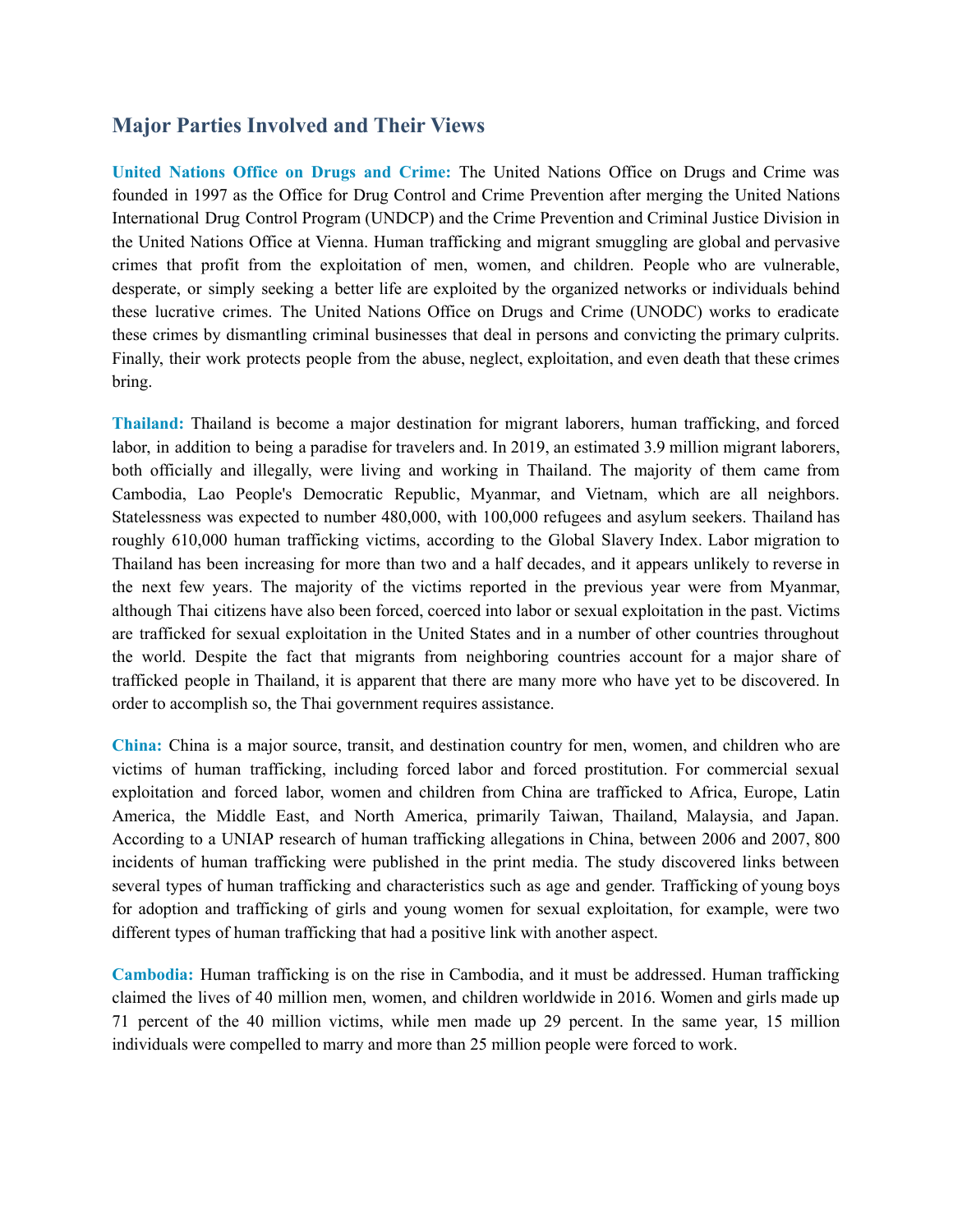### **Timeline of Events**

| <b>15 November 2000</b> | Palermo Protocol, is a UN treaty to prevent and combat trafficking in persons,<br>especially women and children. |
|-------------------------|------------------------------------------------------------------------------------------------------------------|
|-------------------------|------------------------------------------------------------------------------------------------------------------|

| <b>25 December 2003</b> |              | General Assembly resolution $55/25$ , is a resolution to prevent human |  |  |  |  |
|-------------------------|--------------|------------------------------------------------------------------------|--|--|--|--|
|                         | trafficking. |                                                                        |  |  |  |  |

| $16$ May 2005 | Council of Europe Convention on Action against Trafficking in Human Beings |
|---------------|----------------------------------------------------------------------------|
|               |                                                                            |

| 20 July 2019 | World Day Against Trafficiking |
|--------------|--------------------------------|
|              |                                |

## **Treaties and Events**

*Palermo Protocol*

*ILO Convention No. 29*

*ILO Convention No. 105 on Forced or Compulsory Labor*

*ILO Convention 182 on the Worst Form of Child Labor*

#### **Evaluation of Previous Attempts to Resolve the Issue**

In 2000, the United Nations launched the Protocol to Prevent, Suppress and Punish Trafficking in Persons, which established a victim-centred approach to trafficking. It has since been signed by 177 countries. In 2005, the Council of Europe Convention on Action against Trafficking in Human Beings marked a step towards greater cooperation and dedication within Europe.